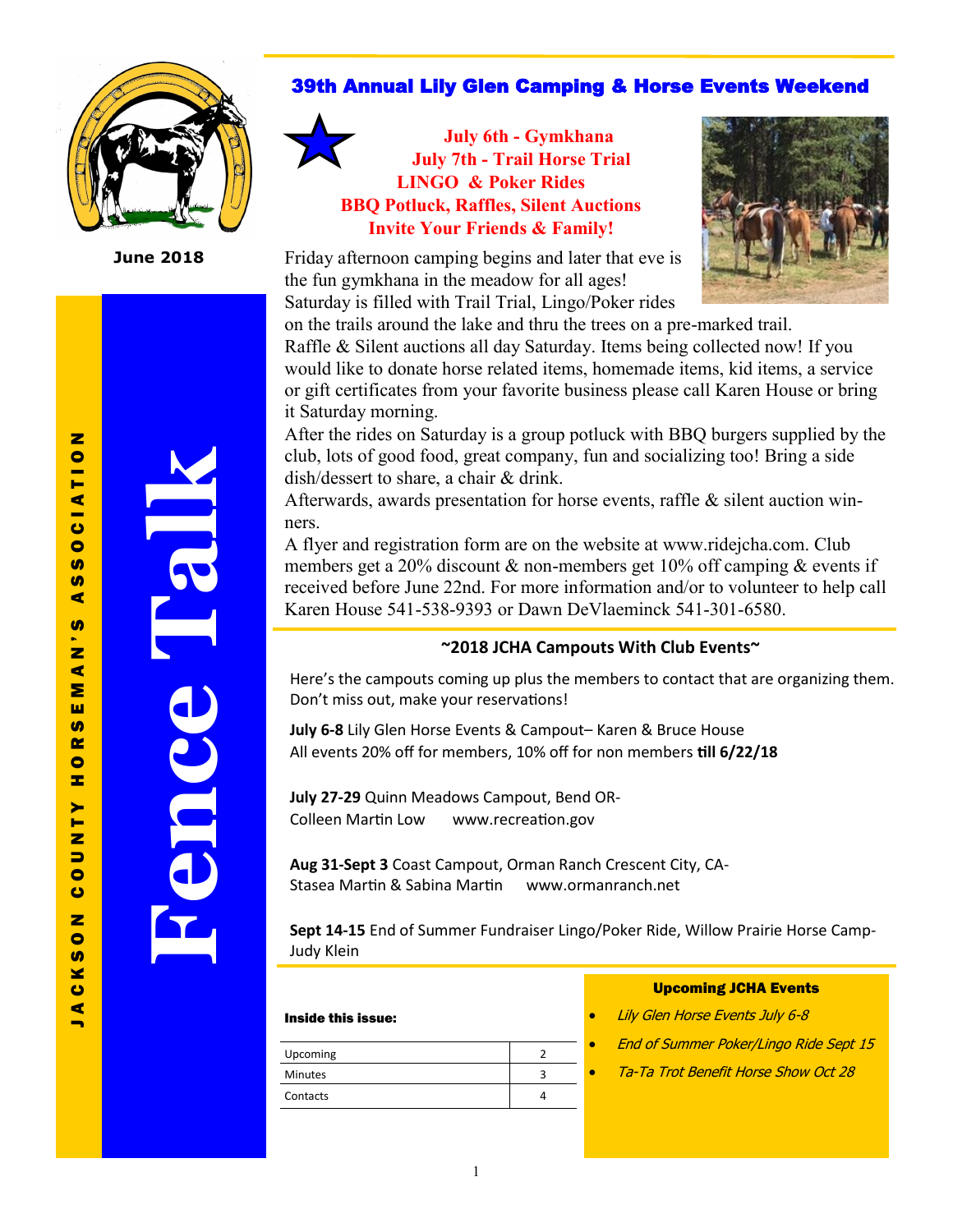# **Date: July 11, 2018**

Doors Open 6:30pm Meeting 7:00pm

**Place:** I.O.O.F. Hall

1130 Hazel Street, Central Point

### Refreshments provided by: **Karen & Bruce House**

Door Prize provided by: **Carol Dombrowsky**

# **JCHA presents…..** *End of Summer Fundraiser Lingo & Poker Ride*

 $\sim$ September 15, 2018  $\sim$ 

Willow Prairie Day Use Area Ride begins at 10:00am with last rider out by 11:00am

### **OPEN to the public!!**

Come join the fun!! Ride your horse on a leisurely trail ride thru the National Forest and play Lingo and Poker along the route.

Chili Potluck in the afternoon. Call ride chairman, Judy Klein, at 541-218-1236 for more info.

~What's Happening~ **JCHA Board meetings**– The 2018 board has decided to curtail monthly board has decided to curtail monthly board meetings and will converse thru emails unless a board meeting is deemed necessary, then a date/place will be announced.

#### **It's getting warm out there…...** did you know???

These are some of the signs of heat stress in your horse. If you see any of these symptoms, get immediate veterinary help for your horse. Restlessness, lethargy or depression: A heart rate of 80 or more that does not return to normal after several minutes of rest An erratic heart beat: A respiratory rate of 30 or more that does not return to normal after several minutes of rest Sweating that is either excessive or ceases altogether: Body temperature in excess of 103 °Fahrenheit that does not decrease with several minutes of rest Excessive salivation or redness of the tongue and mouth area Muscle spasms, stumbling gait or collapse [https://equusathletics.com/horse](https://equusathletics.com/horse-heat-index/)-heat-index/

# **Crescent City Coast Campout**

## **Labor Day Weekend Sept 1—Sept 3**

Stasea & Sabina Martin aka "The Sisters" are organizing this no-host event again this year. Camping is at Orman's Guest Ranch in south Crescent City. Rides will be thru the Redwoods and on the beach. **Note:** you do have to trailer each day from the campsite to the trailheads.

Email Konnie Orman at: ormanranch@gmail.com to make reservations or call 707-464-4434. There is no limit to the number that can attend. A flyer with all the info is available on the website at www.ridejcha.com.

You can stay at a local motel and board your horse at Orman's as well.

Northwest Trail Riders are holding their annual Poker Ride on Sunday, Sept 2nd so please plan to attend!!

#### **\$\$ CLASSIFIED AD\$\$**

For Sale: Beautiful Oak Cart \$2,500.00 in excellent condition, fits a 15 hand Haflinger

Shafts: 78" long

40" at the widest between shafts

30" at the narrowest

38" from ground to the shafts

Harness also available

Call Lorraine at 541-601-6150

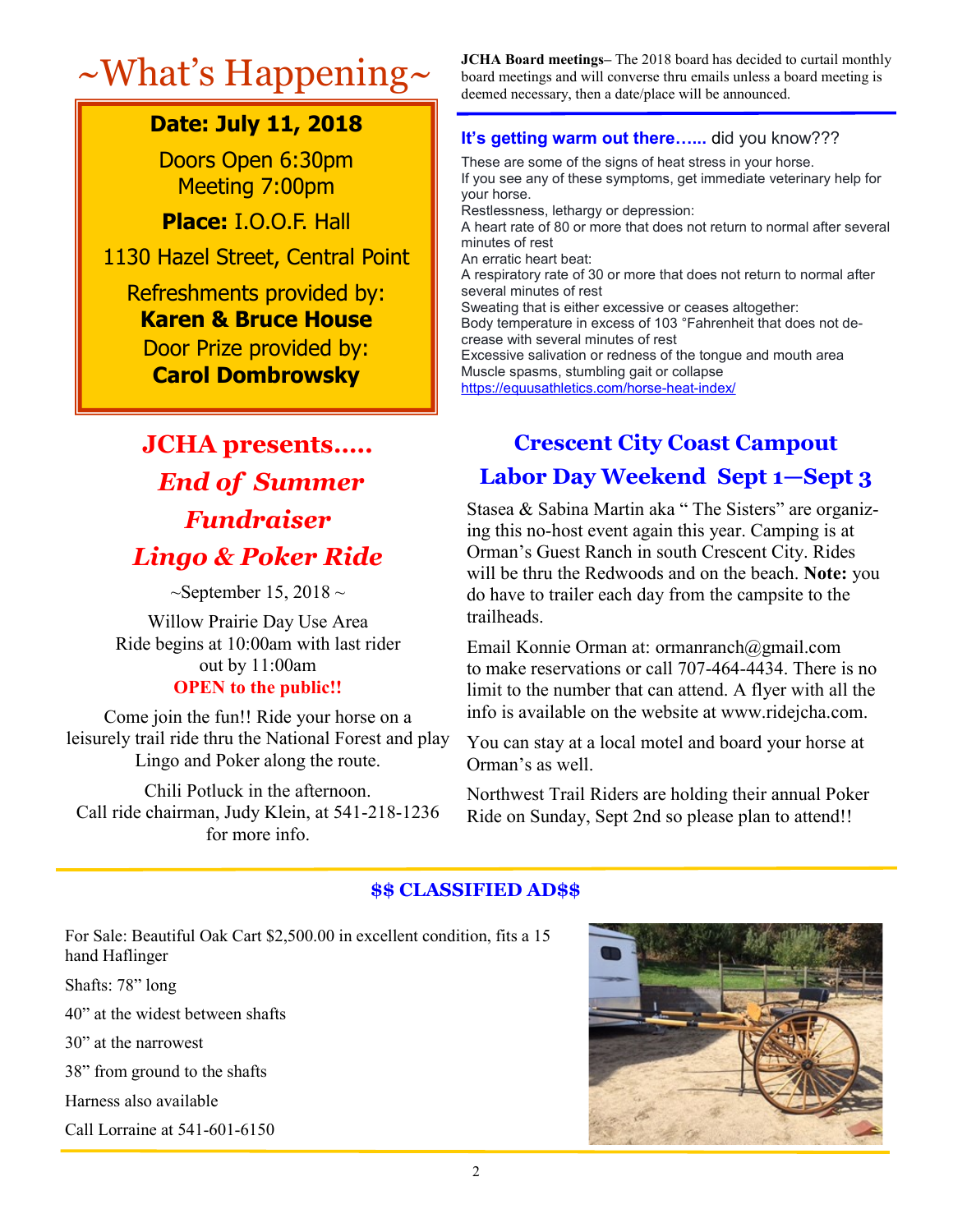#### **JCHA Monthly Meeting Minutes - June 13, 2018 Submitted by Debbie Davenport**

President Karen House called the meeting to order at 7:00pm. Thanks to Laura Woolley for refreshments; Karen House, Penny Wellbaum and Jasper's for door prizes.

**Roll Call of the Board** - The board members were all present except Karen Matheny.

Introduction of new members and guests- Nancy Dawson who has quarter horses.

**May Minutes** - Debbie asked if everyone had read the minutes and if there were any questions. Motion was made and approved to accept the minutes as printed.

**Treasurers Report** - Bruce stated the monthly income was \$147.00, expenses were \$397.11, leaving a checking balance of \$6,147.47, cash on hand \$25, Joann Poole Fund \$1829.80 for a total balance of \$8,002.27. Motion was made and approved to accept the report as read. No other club bills were presented.

**Sunshine Report** - Carol said she didn't send out any cards. Suggestions for cards were Wendy Vaughan who was injured in a softball game, Sandy Humphfres who fell with horse at barrel race. Joy Lowell said she knows of a 13-year-old who would like to go riding if anyone has an extra horse.

**Ride JCHA Report**- Karen explained the program and then presented awards to Juliana Evens for 25 & 50 hours and Kali Nascimento for 250 hours. Total program hours are 9550.

**Junior Member Report** – Jordawn Green reported about upcoming events including St Jude and pre-ride for Lily Glen. She also announced she had received enough donations to make the \$2,000 required to be able to go to UC Davis for the Coast and Marine Program in the fall. She thanked everyone for their help and presented the club and Karen House with special photos as a thank you. Also, last week Bruce and Karen mowed Lily Glen and the Rogue Riders will be holding a work party there on June  $23<sup>rd</sup>$ , same day at the JCHA pre-ride/walk to establish a route for the Trail Horse Trials.

**Field Services Report** – Judy Klein said the BLM/FS meetings have been cancelled through the summer. Valley of the Rogue is the venue for the 50<sup>th</sup> anniversary celebration of the Wild and Scenic Rivers Act on June 16<sup>th</sup>. On June  $23^{rd}$  there will be a joint work party with BCH to repair the corrals at Four Mile Lake Horse Camp. **JCHA Event Planning:**

**St Jude Benefit Ride** - Scheduled for June 16<sup>th</sup> at Willow Prairie and being chaired by Meloney Robles. All camping spots are already reserved, but you can day ride or even camp on the side roads. She has some help flagging the trails. Taco Potluck at 2:00ish. Motion was made and approved for the club to reimburse her for the taco meat.

**Lily Glen Campout -** July 6-8 is this year's major fundraising event. It is coming quickly. Flyers are out. Discount for early registration. First come, first serve camping in area A and B. Gymkhana is on Friday evening. Trail trials and Lingo/Poker ride is on Saturday. So far there are enough judges for about 6 or 8 obstacles in the trail trial! Also need silent auction and raffle prizes. Contact Karen to donate or volunteer. Pre-ride/walk on June 23th for judges. Reminder to be sure people clean their corrals and camp area when they leave. BBQ potluck around 5:00pm with the awards and silent auction following. Not confirmed but sounds like Keith Brostad's Celebration of Life will be held on Sunday around 10:00am at the camp.

**Quinn Meadows Campout** – Set for July 27-29, but the camp is already full. If you've got a site, please let Colleen Martin-Low know.

#### **Old Business:**

**Willow Prairie Cleanup Work party –** There were 33 members and 2 BCHO members present. All the corrals had some rails replaced. Some members rode or hiked trails and did clearing. Total of 172.5 manhours reported. New camp host is settled in for the summer as well.

**Coast Campout** – Debi Kubik said they had a good time, rode in the redwoods twice. Camped at Orman's. **New Business:** The guest speaker, Corey Resh, was unable to attend. He was going to talk about the new rules concerning commercial driver licenses and ELD mandate for hauling horses. This mostly applies to big rigs hauling commercially or showing commercially. If you have questions call Corey at 541-890-9962.

**Announcements:** Shaylee Cooper thanked the club for the sponsorship donation and said she had used the money to pay for a hotel at State Fair. She participated in pole bending, team penning and other events. Lorraine Rawls talked about going to Mildred Kanipe horse camp near Oakland later this month. She checked it out and it is nice, but there is no shade in the camp area. Penny Wellbaum said they were there over Memorial Day and really enjoyed the riding.

**Thank you card** - Debbie read a thank you card from Juliana and Chloe Evans for their sponsorship awards. **Drawings**: Door prize winners were Debi Kubik, Kasey Hagenno, Laurie Fox and Jordawn Green. The Buckaroo Drawing worth \$40 – 1<sup>st</sup> name drawn was Ann Parlier, but she was not present, 2<sup>nd</sup> name drawn was Jim Wood, not present either. Drawing next month will be \$60.

**Adjournment**: Meeting adjourned at 8:04pm.